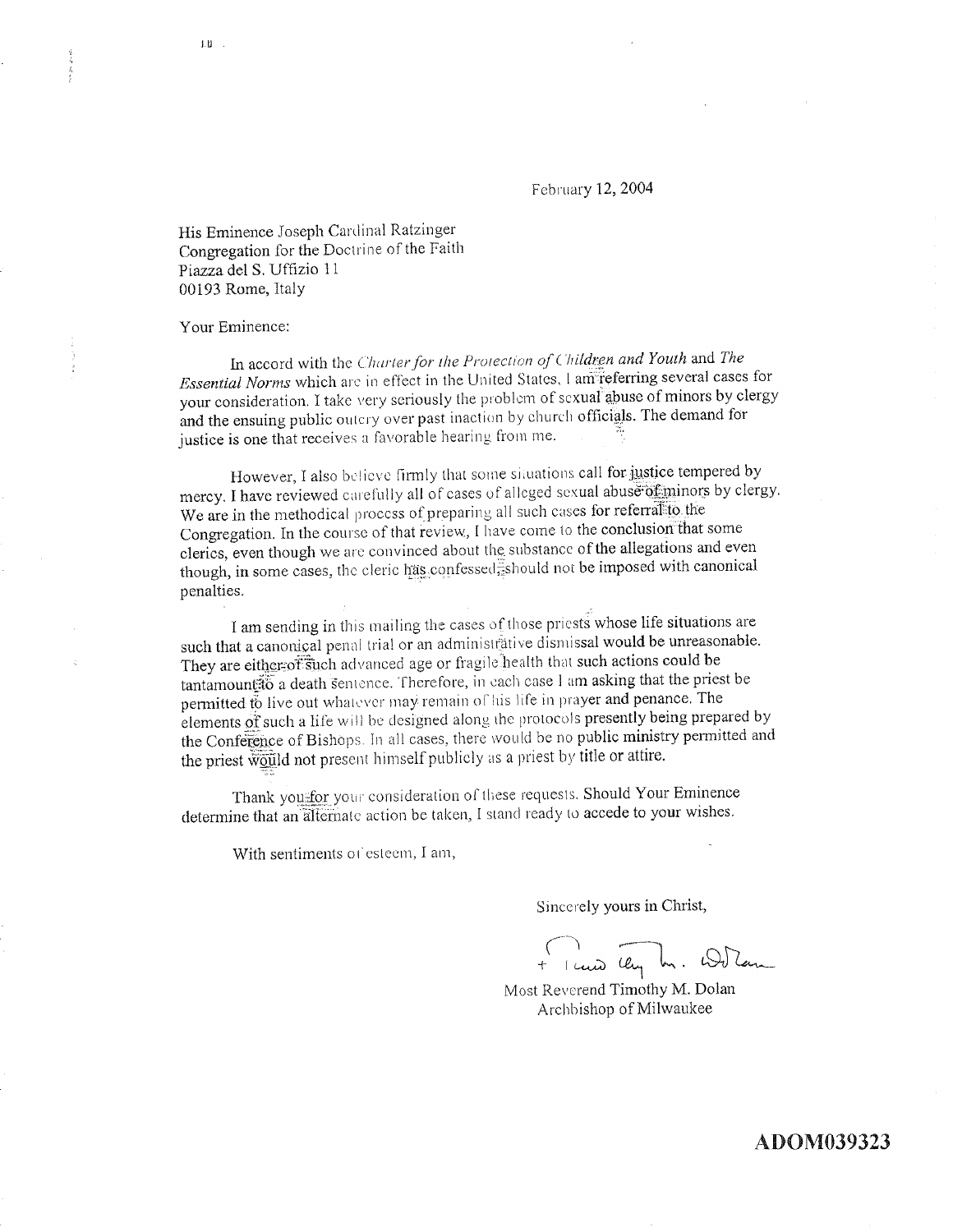#### ARCHDIOCESE OF MILWAUKEE

NAME: Reverend Raymond Joseph Adamsky DATE OF BIRTH: July 27, 1931 **AGE: 72** PRESBYTERAL ORDINATION: May 31, 1958 YEARS OF MINISTRY: 35 years DIOCESE OF INCARDINATION: Milwaukee ADDRESS: 3253 S. Lake Drive, St. Francis, Wisconsin 53235

#### **ASSIGNMENTS:**

| ,,,,,,,,,,,,,,,,,, |                          |                 |                         |
|--------------------|--------------------------|-----------------|-------------------------|
| <b>YEAR</b>        | PARISH                   | <b>LOCATION</b> | APPOINTMENT             |
| 1958-1961          | <b>Blessed Sacrament</b> | Milwaukee, WI   | <b>Assistant Pastor</b> |
| 1961-1964          | St. Joseph               | Grafton, WI     | <b>Assistant Pastor</b> |
| 1964-1969          | St. John                 | South Milwaukee | <b>Assistant Pastor</b> |
| 1969-1971          | St. Mary                 | Fond du Lac, WI | Associate Pastor        |
| 1971-1973          | St. Philip Neri          | Milwaukee       | Associate Pastor        |
| 1973-1974          | St. Leonard              | Muskego, WI     | Associate Pastor        |
| 1974-1975          | St. Casimir              | Milwaukee       | Associate Pastor        |
| 1975-1978          | St. Vincent de Paul      | Milwaukee       | Associate Pastor        |
| 1978-1981          | St. Stanislaus           | Milwaukee       | Associate Pastor        |
| 1981-1986          | St. Kilian               | St. Kilian, WI  | Pastor                  |
| 1986-1992          | St. Joseph               | Räcine, WI      | Associate Pastor        |
| 1992-1993          | St. Moniea Nursing Home  | Racine: WI      | Chaplain                |
| August 31, 1993    | Disability Retirement    |                 |                         |

# ACCUSATION AGAINST THE CLERIC

| <b>YEAR</b> | <br><b>Controller of the Controller of the Con-</b><br>/ICTIM:                   | the course cont          | I                   |
|-------------|----------------------------------------------------------------------------------|--------------------------|---------------------|
|             |                                                                                  | <b>BELINDING - SEACH</b> | h bing an high bana |
| 1983        |                                                                                  | 10                       | Inapp               |
|             | Sterning and State<br>mananan r<br>issan iyo cilin                               |                          | kissii              |
|             | material control<br><b>KANSTRONE RAM</b><br>rasionad <b>eia</b><br>an tro-sample |                          | fondl               |
| 1983        |                                                                                  |                          | Repe                |
|             | <b>CHARLES AROUND SALE</b><br>and south                                          |                          | kissii              |
|             | ran di<br>محتشا وويها                                                            |                          | expli               |
| 1964        |                                                                                  | 10                       | Force               |
|             |                                                                                  |                          | of br               |
| 1964        |                                                                                  | 13                       | Not s               |
| 1965        |                                                                                  | 12                       | Force               |
| 1971        |                                                                                  | 12                       | Force               |
|             |                                                                                  |                          | of br               |
| 1961        |                                                                                  | 10                       | In co               |
|             |                                                                                  |                          | $\sim$ .            |

## **IMEUTABLE**  $\overline{\#}$ ACTS

#### **DENUNCIATION**

| Inappropriate and forced       | 1983 |
|--------------------------------|------|
| kissing, embracing, attempted  |      |
| fondling done repeatedly       |      |
| Repeatedly engaged in forced   | 1983 |
| kissing, embracing; sexually   |      |
| explicit "gift" of underwear   |      |
| Forced kissing and fondling    | 1994 |
| of breast on several occasions |      |
| Not specified                  | 1993 |
| Forced kissing and fondling    | 2004 |
| Forced kissing and fondling    | 1995 |
| of breast four times           |      |
| In confessional told to insert | 2002 |
| finger in vagina as penance    |      |

#### $10<sub>1</sub>$

## ADOM039324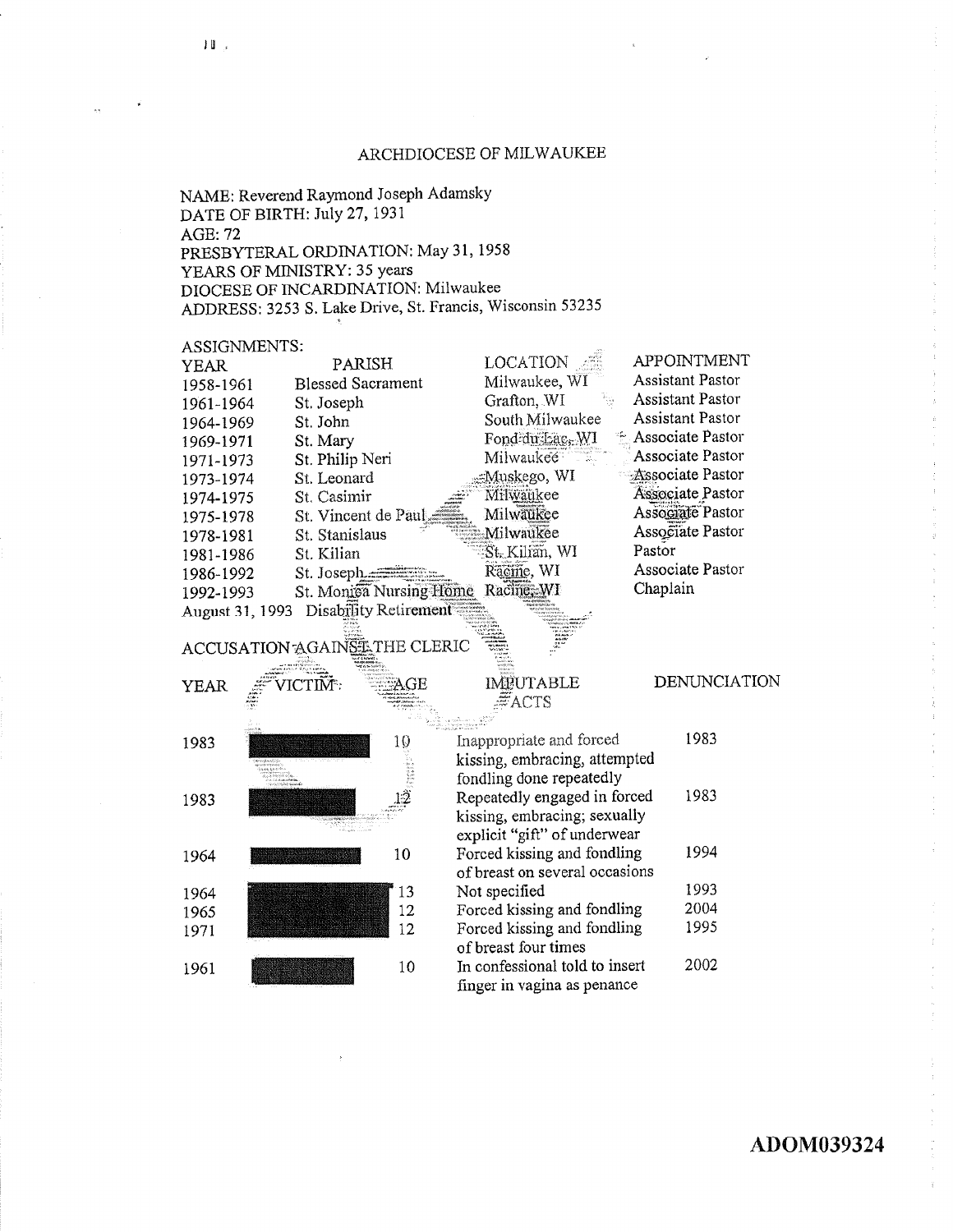## CIVIL PROCEEDINGS AGAINST THE CLERIC

The Milwaukee District Attorney reviewed the files and determined that all cases were bevond the statute of limitations.

Civil settlements were reached with two of the victims in the amounts of \$20,000 and \$50,000.

## MEASURES ADOPTED BY THE DIOCESE

| YEAR | <b>ACTION TAKEN</b>                                                         |
|------|-----------------------------------------------------------------------------|
| 1961 | Parents reported to Chancellor who met with them and then arranged for a    |
|      | transfer to another parish for cleric                                       |
| 1983 | Parents reported to Vicar for Clergy; cleric referred for counseling and    |
|      | associate pastor informed to monitor activities; cleric sent for evaluation |
|      | and reassigned; cleric says his actions misinterpreted                      |
| 1989 | Cleric confronted and he declares he does not remember; placed under        |
|      | restricted ministry; sent for counseling                                    |
| 1992 | Cleric transferred to non-parochial ministry with restrictions on contact   |
|      | with minors; moved to supervised housing                                    |
| 1993 | Cleric retired and moved to retired priests' residence                      |
| 1995 | Restrictions on ministry formulated into canonical precept                  |
| 2004 | Cased referred to Congregation for the Doctrine of the Faith                |
|      |                                                                             |

## SUSTENANCE PROVIDED TO THE CLERIC

Father is fully vested in the priests' pension plan and receives the same monthly payment as any other retired priest. He resides in diocessin sponsored housing with reduced room and board.

## RESPONSE / RECOURSE MADE BY THE GEERIC

Father admitted the events from 1983 but said they were misconstrued. All other allegations he claims lack of memory even though none of the accusers know one another and all sequence of dates match up not only with the place of assignment but also with transfers that are not explained in the files.

## **BISHOP'S VOTUME**

The pattern of the allegations has an internal consistency. All of the dates and places are verified in the records. The accusers have no knowledge of or contact with one another. Father admits to one incident but dismisses its seriousness. He claims lack of memory for all others. These cases have been given no public notoriety and there has been no scandal. Despite the evidence of probable guilt, I am asking that Father Adamsky not be subjected to a penal trial. His health has deteriorated significantly in recent years. He has agreed not to appear in public wearing priestly attire and to live with the restrictions contained in the precept, namely that he have no contact with minors and no public ministry. He is permitted to say private Mass only and his confessional faculties have been revoked.